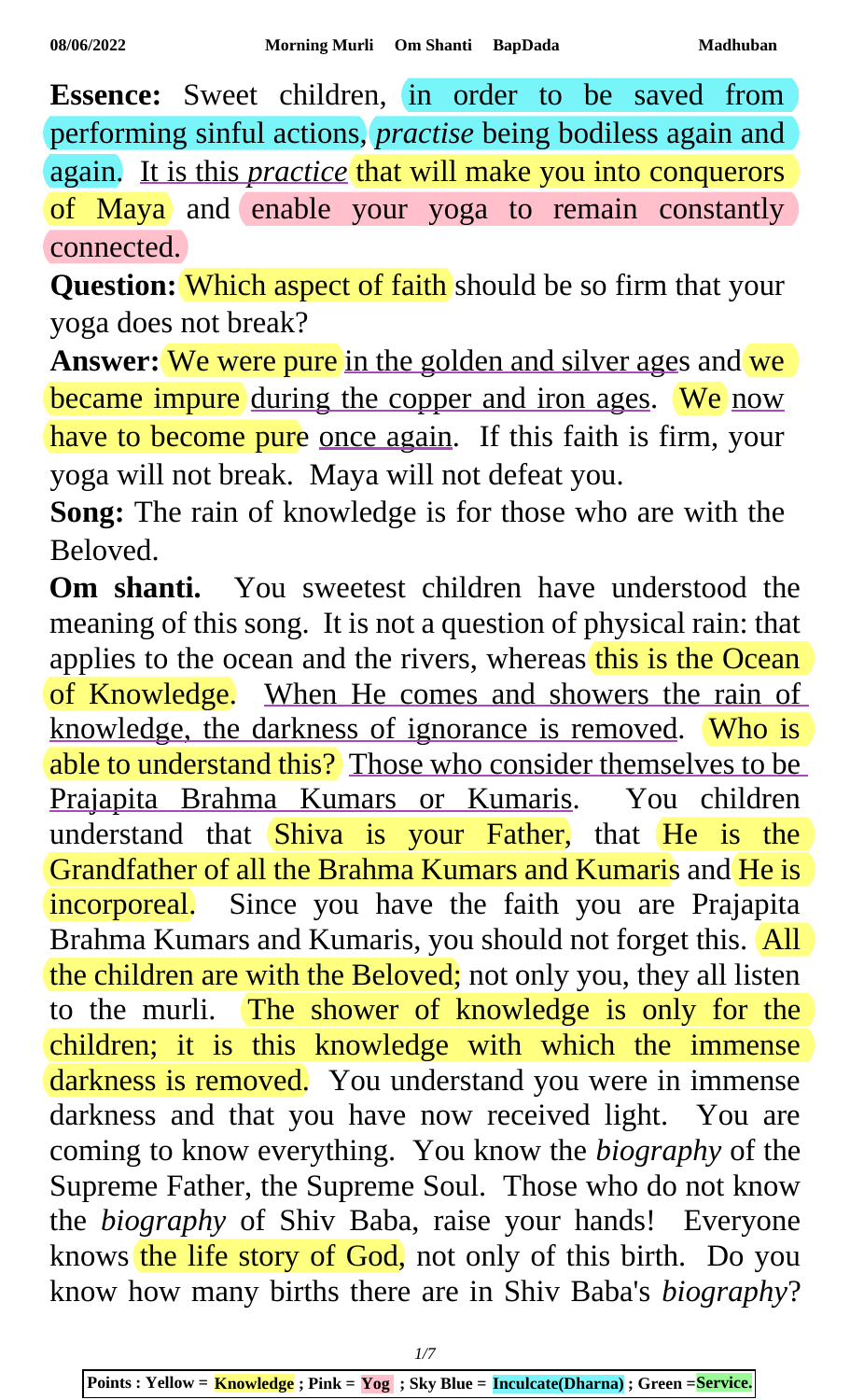Do you know what *part* Shiv Baba has in this *drama*? You know Him and His *biography* from the beginning through the middle until the end. I definitely have to give the return of the faith with which people perform devotion on the path of devotion. Those images do not exist in the living form now. I alone grant visions. You understand that devotion continues for half the cycle and your desires of devotion are now finished. You have now become the children, so you will definitely receive the inheritance. A father gives an inheritance to his children; this is a law. Your faces are now turned towards salvation. You know about the incorporeal world, the subtle region and the corporeal region and who the main *Actor* of this unlimited *drama* is. He is the *Creator*, then the *Director* and Karankaravanhar. He gives *directions* and He also teaches. He says: I have come to teach you Raja Yoga. This is action and I also inspire others to act. For half the cycle you have been performing wrong actions under the influence of Maya. This is a play about victory and defeat. Maya makes you perform wrong actions. How could someone who makes you perform wrong actions be called God? God says: I am the only One who teaches everyone how to perform true actions. It is now the time of settlement for everyone. Everyone has to be awakened from the grave. Everyone is buried in the graveyard. The Father comes and awakens everyone. Death is just ahead. Shiv Baba explains everything to us through the body of Brahma. You now know the *biography* of everyone including that of Shiv Baba, so you are elevated. Those who do not know anything bow their heads in front of those who recite the scriptures. You must not bow your heads. This is a very easy thing. You children understand you will become residents of the incorporeal world, the land of peace and then you will go to the land of happiness. You are now Prajapita Brahma Kumars and Kumaris. You are the grandchildren of Shiv Baba. By remembering Shiv Baba you will receive the inheritance of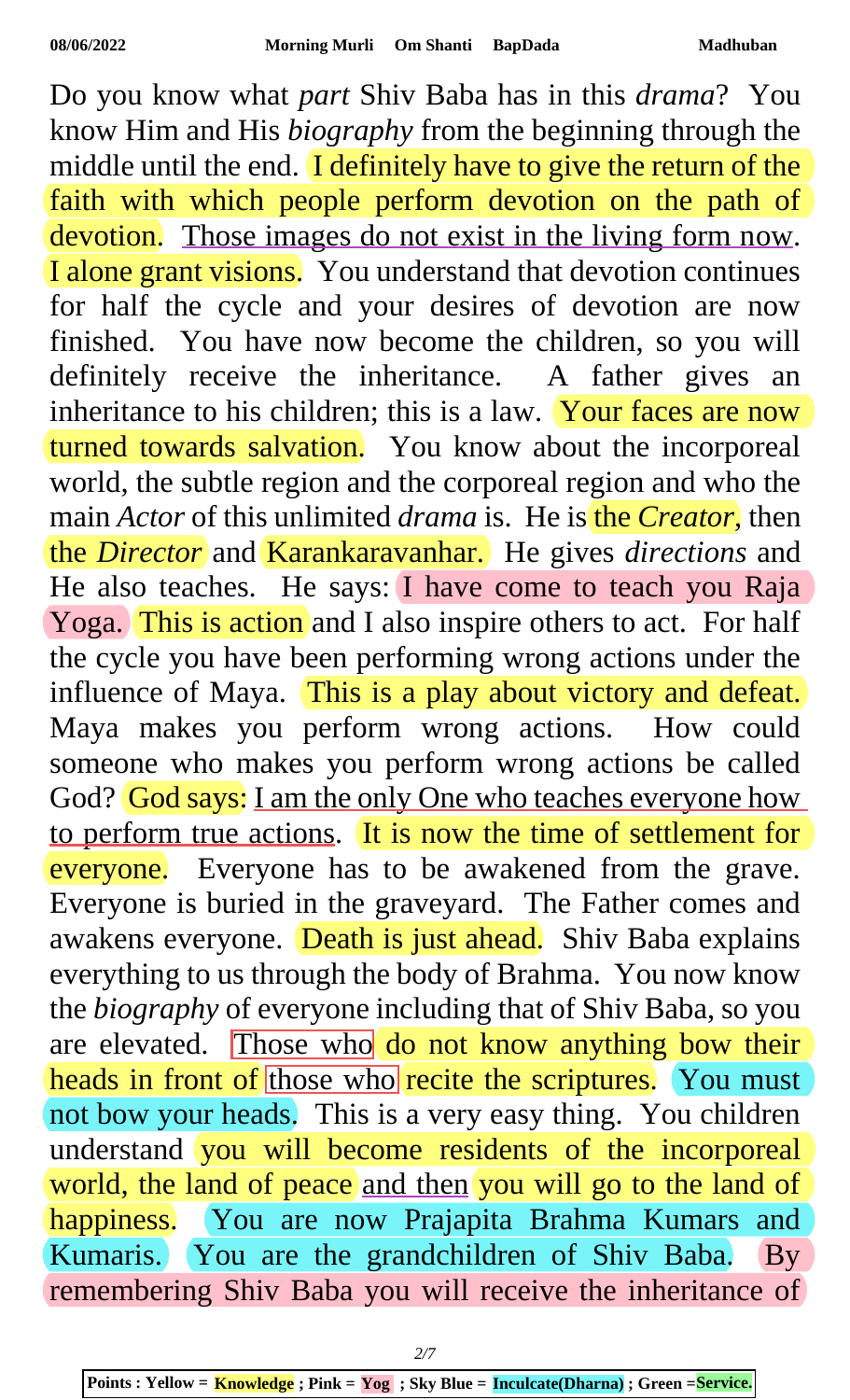happiness. You children have this faith: We were pure, we became impure and we have to become pure once again. If there isn't this faith, you are not able to have yoga and you will not receive a good status. A pure life is good. There is great regard for kumaris, because you kumaris do a great deal of *service* at this time. You remain pure; the purity of this time is worshipped on the path of devotion. This world is very dirty. There is a story of Kichak (a villain from the Mahabharata). People who come with very dirty thoughts are called Kichak. This is why Baba says: Be very careful! This is a very dirty world of thorns. You should have the great happiness that we will go to the land of peace and then go to the land of happiness. We were the masters of the land of happiness, and we then went around the cycle. You should have this faith. You must instil in yourselves the habit of becoming bodiless. Otherwise, Maya will eat you up, your yoga will break and your sins will not then be absolved. You should make so much effort to stay in remembrance. You will only become *ever healthy* by remembering Baba. Become bodiless as much as possible and remember the Father. The Father of us souls, the Supreme Father, the Supreme Soul, is teaching us. He teaches us cycle after cycle and gives us our fortune of the kingdom. You are establishing your kingdom with the power of yoga. A king rules a kingdom, and his army fights for his kingdom whereas you here are making effort for yourselves, not for the Father. Baba says: I don't even rule the kingdom. I show you the way to claim the kingdom. All of you are in your age of retirement. It is the time of death for everyone; there is no question of young or old. Don't think that a young child will receive an inheritance from his father. This world will no longer exist for them to claim an inheritance. People are in immense darkness. They have a desire to earn a lot of money because they think that their grandchildren will be able to use it. However, that desire will not be fulfilled for any of them. Everything will turn to dust.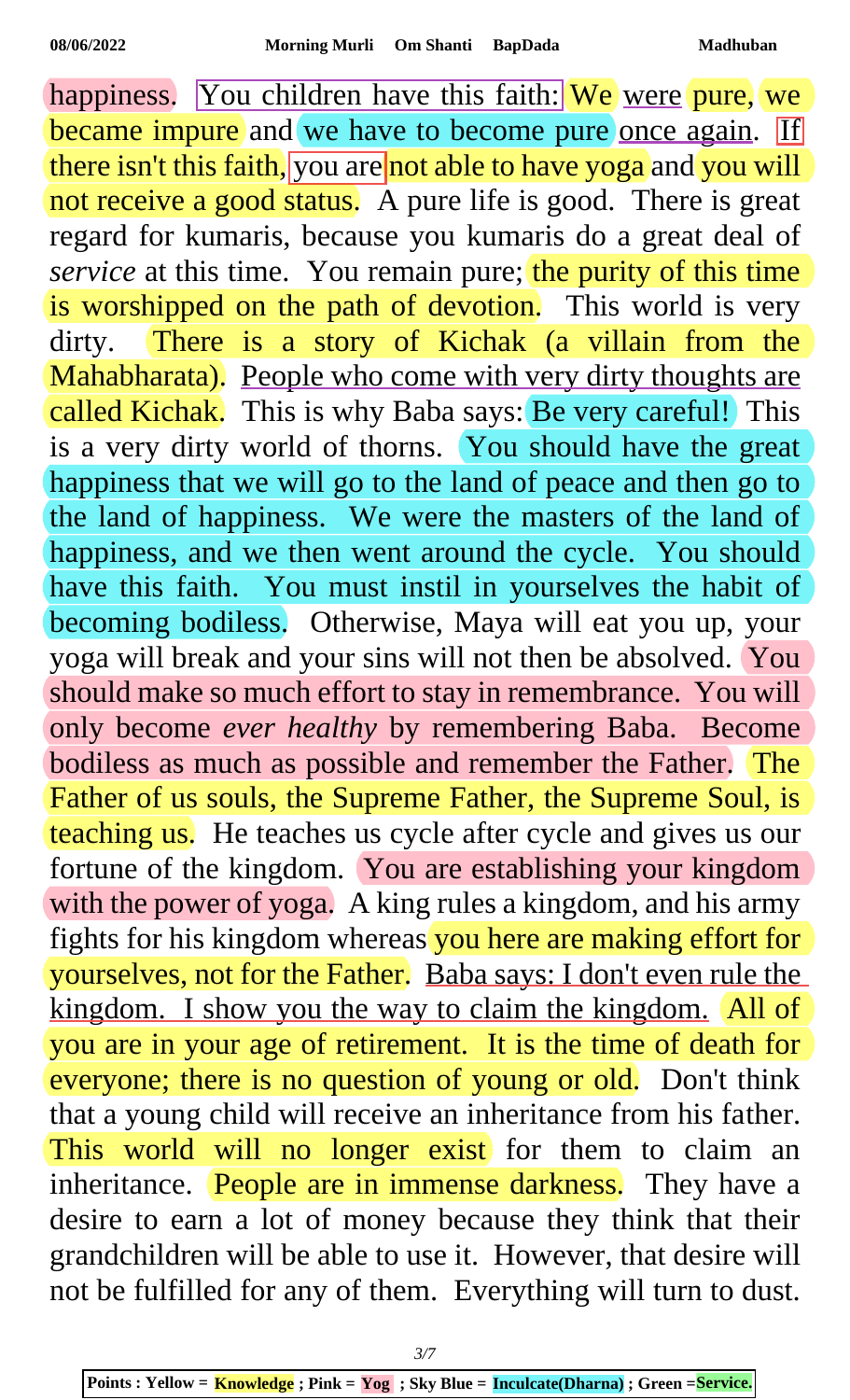This world itself will be destroyed. Everything will be destroyed by just one *bomb* being dropped. There will be no one to save anyone. Gold mines etc. have now become completely empty. They will all become full again in the new world. Everything in the new world will be new. The cycle of the *drama* is now being completed and it will start once again. Enlightenment has now come. It is also said that when the sun of knowledge emerges, the darkness of ignorance is dispelled. It is not a question of that sun. People offer water to the sun. Although it is the sun that enables water to spread over the entire world, they offer water to the sun. It is a *wonder* of devotion! Then they say: Salutations to the sun deity, salutations to the moon deity. How can they be deities? People here change from devils into deities. They cannot be called deities; they are the sun, the moon and the stars. People hoist a flag that has an image of the sun. In Japan, they speak of the sun dynasty but, in fact, everyone belongs to the dynasty of the Sun of Knowledge, even though they do not have *knowledge*. There is such a difference between the Sun of Knowledge and that sun. They create *inventions* of *science* here but, in spite of that, what is the result? Nothing at all! Destruction will definitely take place. *Sensible* ones understand they will destroy themselves with *science*. Theirs is *science* and yours is *silence*. They bring about destruction with *science* and you establish heaven with *silence*. This is hell and everyone's boat has sunk. On that side, there are those armies and you are an army on this side with the power of yoga. You *salvage* them. You have such a great *responsibility*, so you should become complete helpers. This old world is going to be destroyed. You have now understood the *drama*. It is now the *time* of the confluence. The Father has come to take our boats across. You understand that when the kingdom is fully established, destruction will take place. However, *rehearsals* will take place in between. Many wars are taking place; this is a dirty world. You understand Baba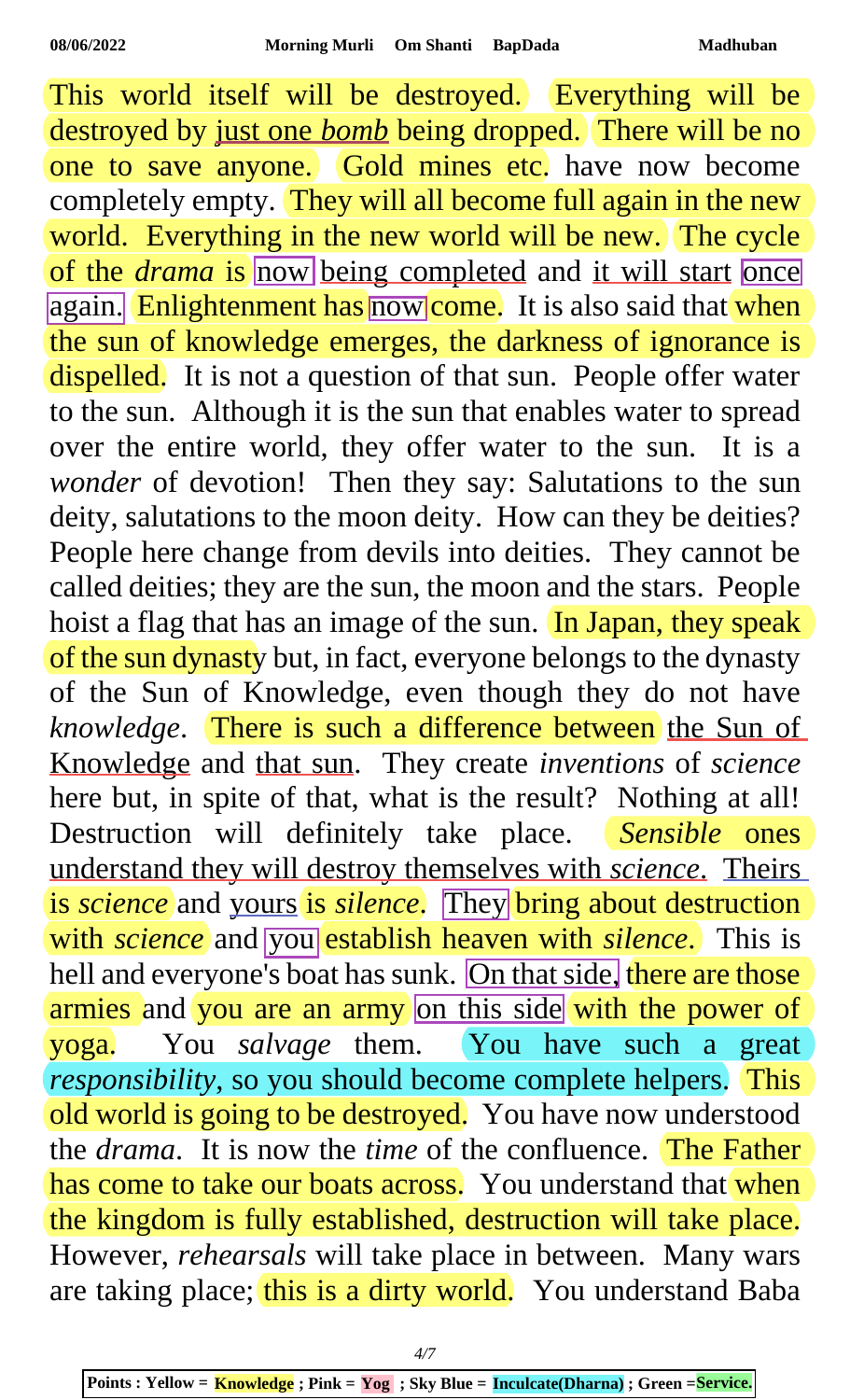will send us to the beautiful world. We have to shed these old costumes and put on new costumes. The Father gives a *guarantee*: I take you all back home cycle after cycle. This is why My name is the Death of all Deaths. I am also known as the Purifier, the Merciful One. You understand you are making effort to go to heaven by following shrimat. Baba says: If you remember Me, I will send you to heaven but, as well as that, you also have to earn your livelihood. No one can stay without performing actions. It is not possible to renounce action. Having a bath etc. is also performing action. Everyone will receive the full knowledge by the end. They will understand that when they say Shiv Baba is teaching them, that is right. Incorporeal God speaks. God is only one. This is why Baba continues to say: Ask everyone what relationship they have with incorporeal Shiva. All are *brothers*, so, surely, *brothers* must have a father! Otherwise, where would they come from? People sing: You are our Mother and Father. This is the Father's praise. The Father says: I am the One who teaches you, and you then become the masters of the world. Even while sitting here, you have to remember Shiv Baba. You only see the body through those eyes, but you understand with your intellects that **Shiv Baba** is the One who is teaching us. This Raja Yoga and rain of knowledge are for those who are with the Father. It is the Father's task to purify the impure. He is the Ocean of Knowledge. You understand you are the grandchildren of Shiv Baba and the children of Brahma, and that Shiva is Brahma's Father. The inheritance is received from Shiv Baba and He is the One who has to be remembered. You are now to go to the land of Vishnu. You are raising your anchors from here. The *boats* of the shudras are standing still, whereas your *boats* are moving. You will return straight home. You have to leave your old clothes behind. The play is now about to be completed, you have to shed your costumes and return home. Achcha.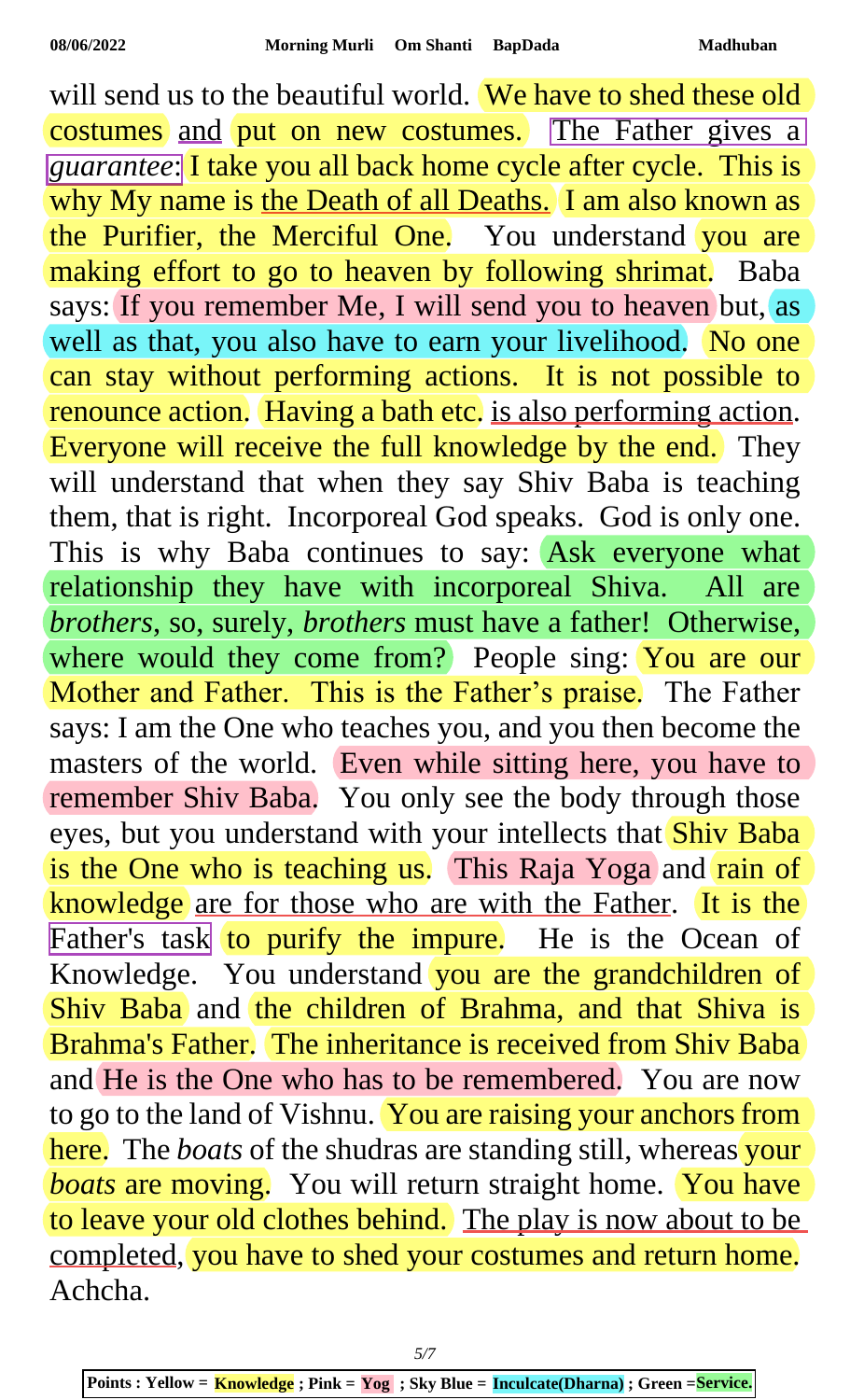To the sweetest, beloved, long-lost and now-found children, love, remembrance and *good morning* from the Mother, the Father, BapDada. The spiritual Father says namaste to the spiritual children.

## **Essence for dharna:**

- 1. Do not perform any wrong actions. Death is just ahead. It is the time of settlement and you must therefore awaken everyone from the grave. Do the service of becoming pure and making others pure.
- 2. Do not have any desires in this dirty world. Become the Father's complete helpers in *salvaging* everyone's sunken boat.

## **Blessing: May you increase all your treasures by experimenting with yoga and become a successful tapaswi.**

Experiment with yoga using all the treasures you have received from the Father. Your experimentation is to have less expense of the treasures and greater attainment. For instance, time and thoughts are elevated treasures. So, use less thoughts, but let there be greater attainment. Ordinary people achieve success after thinking about something for two to four minutes, whereas you carry out that task in one or two seconds. When you have a greater result using less time and fewer thoughts, you will be said to be a successful tapaswi who experiments with yoga.

Slogan: By keeping your original and eternal sanskars in your awareness, you will remain unshakeable and immovable. \* \* \* O M S H A N T I \* \* \*

## **Invaluable elevated versions of Mateshwariji**

"Take us away from the world of thorns to the shade of flowers'. This can only be sung to God. When people are

**Points : Yellow = Knowledge ; Pink = Yog ; Sky Blue = Inculcate(Dharna) ; Green =Service.**